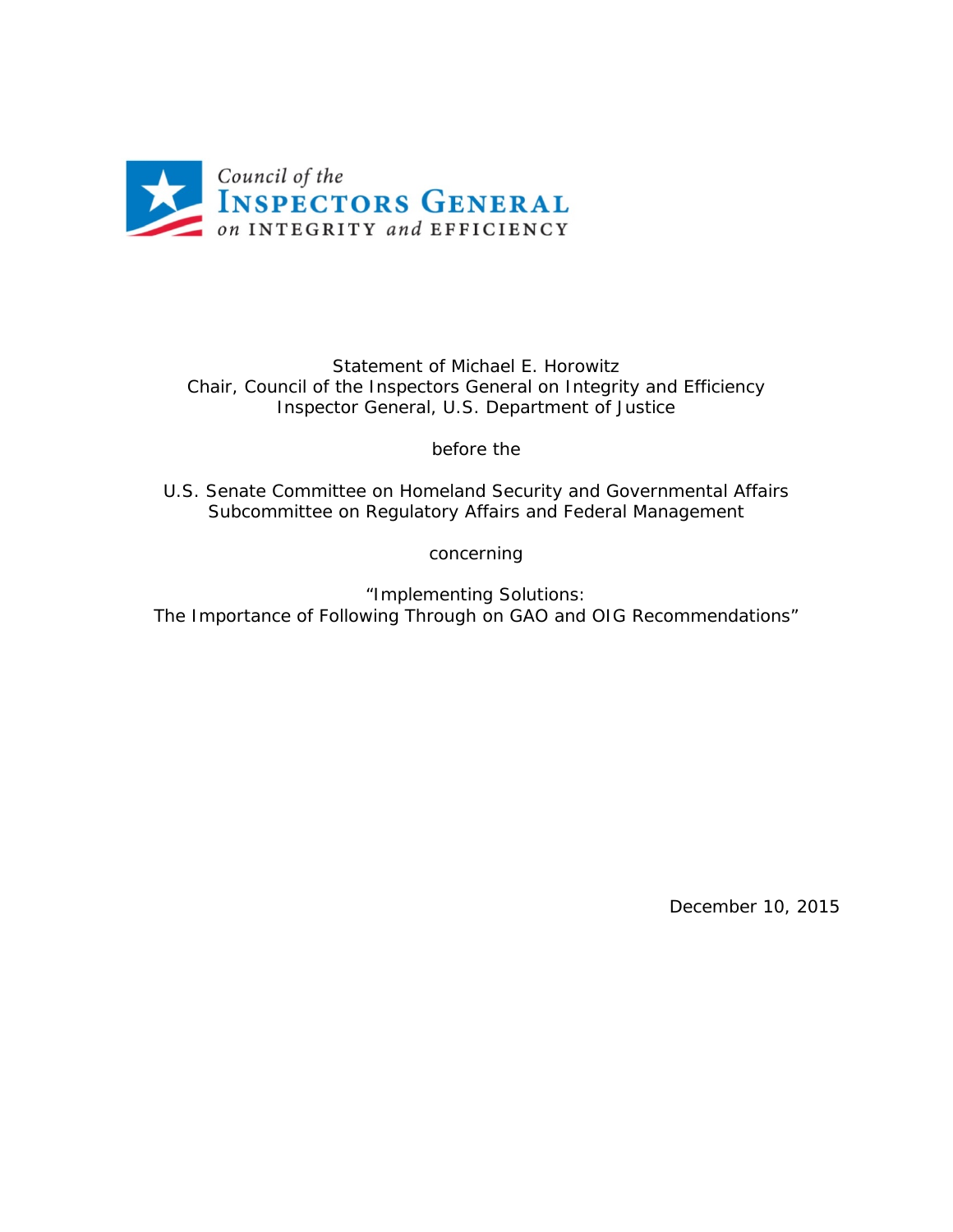Mr. Chairman, Ranking Member Heitkamp, and Members of the Subcommittee:

Thank you for the opportunity to testify before you today regarding the importance of implementing recommendations made by Offices of the Inspector General (OIG) across the federal government. Since January, I have had the honor to serve as the Chair of the Council of the Inspectors General on Integrity and Efficiency (Council of Inspectors General), while at the same time continuing to serve as the Inspector General at the U.S. Department of Justice (DOJ-OIG). It is important to note that the Council of Inspectors General, despite being created by Congress in 2008 to serve as an umbrella organization for all 72 Federal Inspectors General, and despite being given significant functions and duties, has never received a direct appropriation and instead has had to rely on a variety of funding mechanisms since its creation. While these various funding mechanisms have enabled the Council of Inspectors General to create and support various training programs, the lack of a direct appropriation has significantly limited our ability to hire staff and to undertake any substantial coordinating efforts among the entire Inspector General community.

The federal Inspector General Community issues thousands of recommendations in OIG reports each year that help to make our government more effective and efficient, and reduce waste, fraud, and abuse in government programs. Once these recommendations are issued, OIGs also work with their respective agencies to ensure the recommendations are adequately addressed and that identified cost findings are remedied. The support of Congress is fundamental to our ability to work with agencies to address these OIG recommendations.

As Justice Department Inspector General, I have gained first-hand knowledge of the process through which my Office fulfills its responsibility to identify and satisfactorily resolve OIG recommendations. And, during my tenure as Chair of the Council of Inspectors General, I have come to appreciate that, with 72 OIGs of varying size and of varying oversight responsibilities, there is a wide variety of mechanisms used by OIGs to identify issues and resolve recommendations with their respective agencies.

In my testimony today, I will highlight achievements of the Council of Inspectors General; how Inspectors General issue and track recommendations; and how the Department of Justice Office of the Inspector General follows up on its recommendations and contributes to improving the efficiency and effectiveness of the Department's programs.

#### **Recommendations by Inspectors General**

Inspectors General have several tools at their disposal to fulfill their crucial oversight mission. Making recommendations in connection with our audits, inspections, evaluations, and reviews is a quintessential tool for achieving this goal. In addition, OIGs recover substantial funds as a result of their investigative work. Together, the recommendations and investigative recoveries of the IG Community result in significant improvements to the economy and efficiency of programs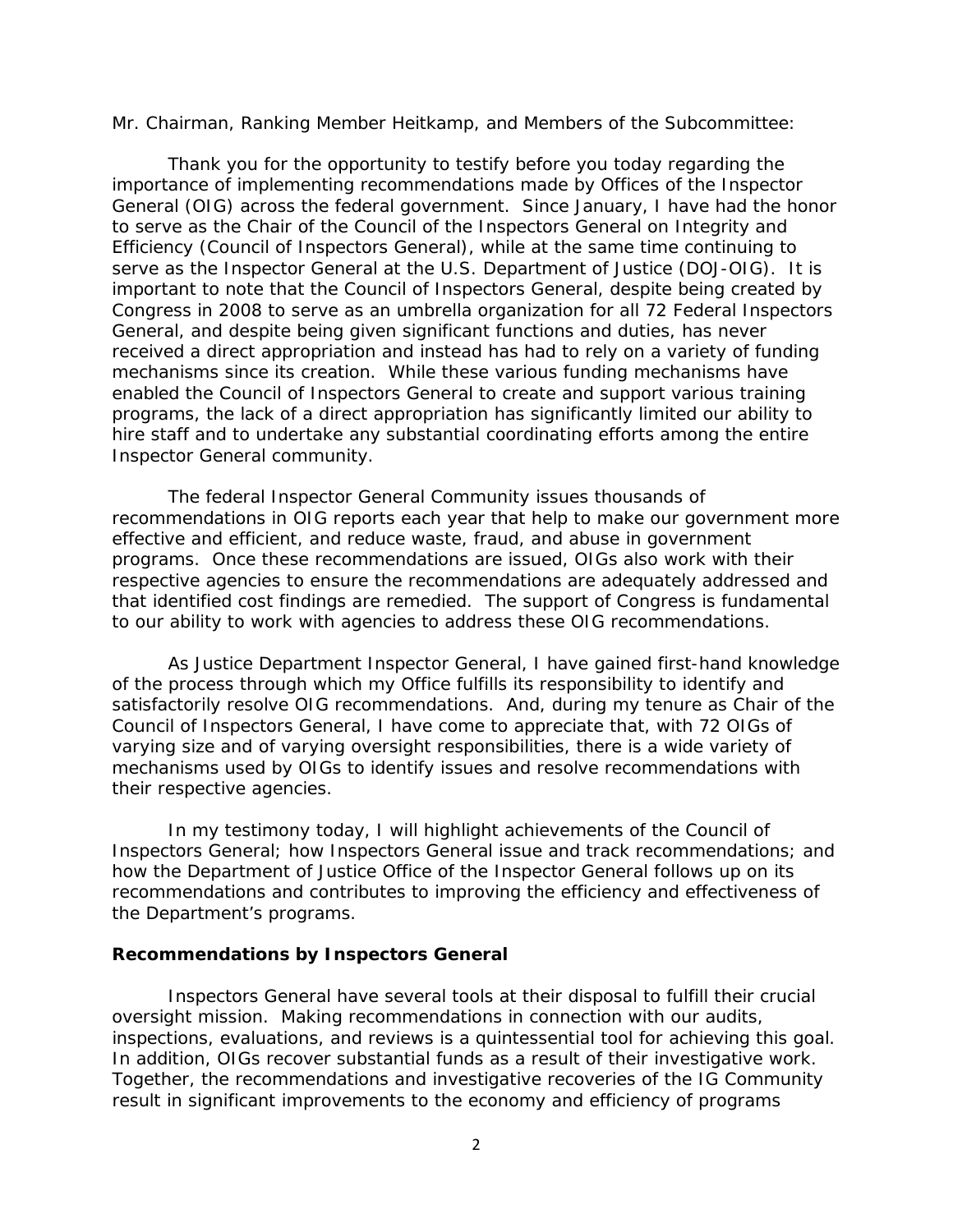across the government, with potential savings totaling approximately \$46.5 billion in fiscal year (FY) 2014. With the IG Community's aggregate FY 2014 budget of approximately \$2.6 billion, these potential savings represent about an \$18 return on every dollar invested in the OIGs. That means that for every dollar spent on the oversight conducted by Inspectors General, there is a potential savings of \$18 for American taxpayers. These potential savings include nearly \$4.3 billion in questioned costs and over \$9.5 billion in funds that could be put to better use by government agencies.

Before it can issue recommendations, an OIG first conducts an audit or review. In the course of the audit or review, the OIG will analyze information it collects regarding the program, policy, or procedure under review. That is why access to agency information is so important to our work. Only after we have reviewed the data, spoken to agency personnel, and determined that we have a sufficient understanding of the topic do we begin to develop our recommendations. Once developed, we typically provide the agency with an opportunity to submit comments regarding our draft reports and recommendations before we issue a final report. If there are agency comments, an OIG will then consider whether to incorporate this feedback into its final report. That decision is made solely by the OIG, consistent with our independence.

However, an OIG's oversight work is not complete once its report and recommendations are issued. An equally important responsibility of Inspectors General is to ensure that agencies are implementing OIG recommendations. By establishing and diligently following procedures to track an agency's progress, Inspectors General can hold the agency accountable for implementing these important recommendations. To remain vigilant in this effort, OIGs maintain information about unimplemented recommendations, analyze agency efforts to close recommendations, and request and respond to agency status updates. Each Inspector General has different procedures for facilitating this process, and every OIG is committed to working with agencies to resolve its recommendations in an appropriate and effective manner.

In addition, Inspectors General submit Semiannual Reports to Congress that provide a variety of important information pertaining to the audits, reviews, special reports, and investigations that have been conducted over a 6-month period. In their Semiannual Reports, OIGs describe significant problems, abuses, and deficiencies relating to the administration of programs and operations of their respective agencies; identify each significant recommendation described in previous semiannual reports on which corrective action has not been completed; summarize matters referred to prosecutive authorities and the prosecutions and convictions which have resulted; and provide statistical information, information concerning any significant management decision with which the Inspector General is in disagreement, and other information. OIGs' Semiannual Reports inform Congress and the public of the important oversight work conducted by Inspectors General and promote transparency by describing the findings from our reviews of federal programs.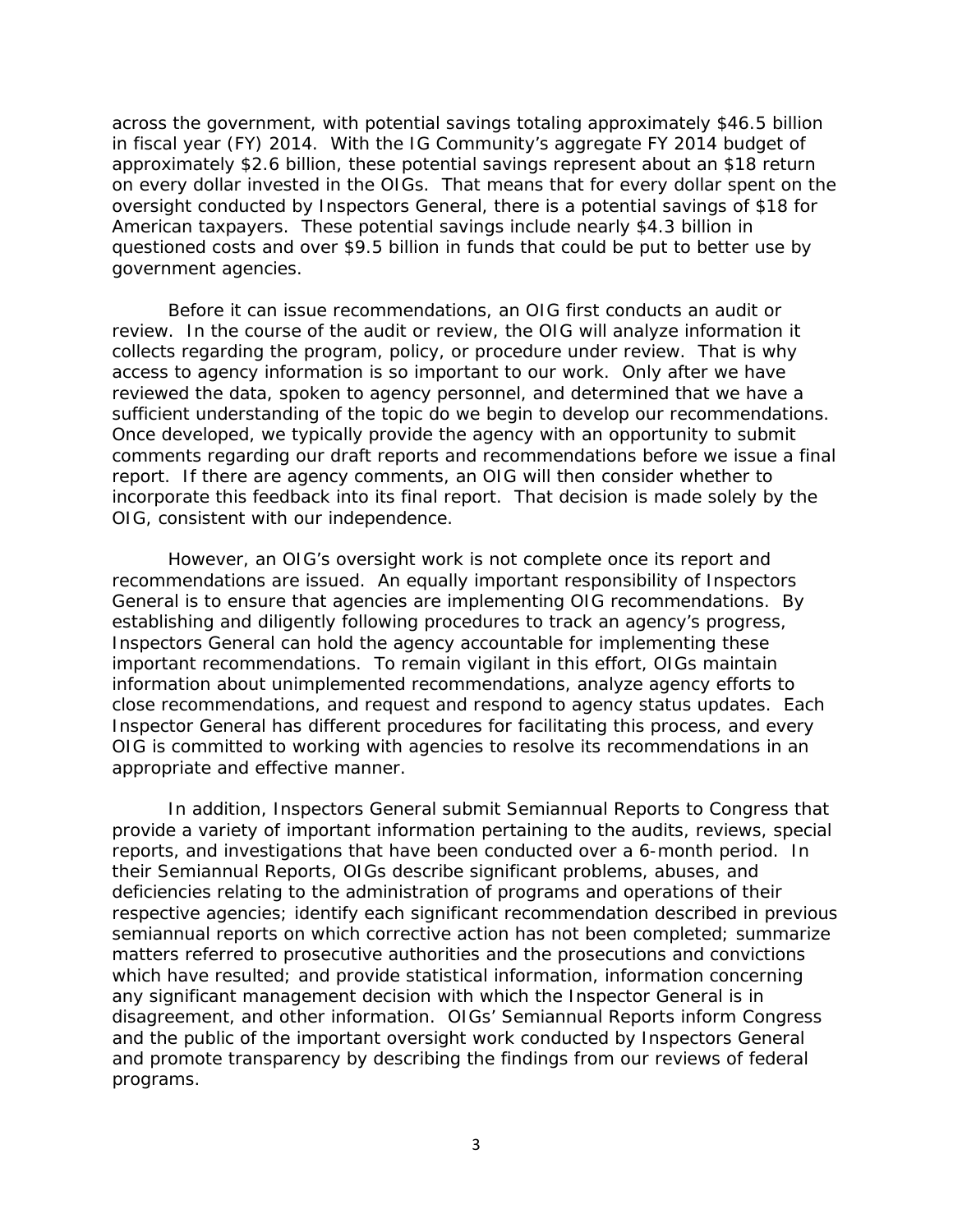#### **Tracking and Resolving Recommendations**

Let me briefly describe how this process works at the Department of Justice. To ensure that DOJ addresses the important recommendations from our reports, the DOJ-OIG has a robust resolution procedure that tracks whether these recommendations have been implemented. The DOJ-OIG has sole discretion to decide when to close one of its recommendations. We close a recommendation when we conduct an independent analysis of the documentation provided by the Department and determine that sufficient actions have been taken to satisfy the concern expressed in the recommendation.

During the final stages of each audit or review, the Department has an opportunity to comment on our draft report and the recommendations that we intend to make. At this time, the Department can either agree or not agree with our recommendations. If the Department agrees, it will work to demonstrate how it has addressed the concerns that gave rise to our recommendation. The OIG will review the actions taken by the Department and decide whether they are sufficient to close the recommendation. If the DOJ-OIG decides that additional documentation or further action is required before it can close the recommendation, the DOJ-OIG will inform the Department as to what it needs to do in order to close the recommendation. When a final report is issued with agreed-upon but unimplemented recommendations, the Department must provide a periodic status update to the DOJ-OIG describing what it has done to close any remaining recommendations. For example, if the Department agrees with a recommendation from an audit or program review, a status update to the DOJ-OIG is due 90 days after the final report is issued. If the Department does not provide an update within that 90-day period, then the DOJ-OIG follows up with the Department. This back-and-forth continues until the DOJ-OIG decides the Department has demonstrated progress sufficient to close the recommendation. The DOJ-OIG then notifies the Department that the recommendation is closed.

If the Department does not agree with a DOJ-OIG recommendation, we engage directly with the relevant Department components through an accelerated resolution process until we reach an agreement. If no agreement can be reached for an audit recommendation after 6 months, the DOJ-OIG will report this recommendation to Congress in its semiannual report and to the Offices of the Attorney General and the Deputy Attorney General. Specifically, disagreements over audit recommendations or proposed corrective actions should be resolved by the DOJ Inspector General and appropriate Department officials within 6 months of the issuance of a final audit report, pursuant to DOJ policy.

In addition, every 6 months, we provide to both the Department's leadership and Congress a report on unimplemented DOJ-OIG recommendations. Just last month, I provided the most recent unclassified report to this Committee, as well as the Senate Judiciary committee (we can also provide, upon request, a list of the unimplemented classified OIG recommendations). This report provides notification to the Department's leadership of recommendations that have not been implemented by the Department's components, and helps to hold the Department's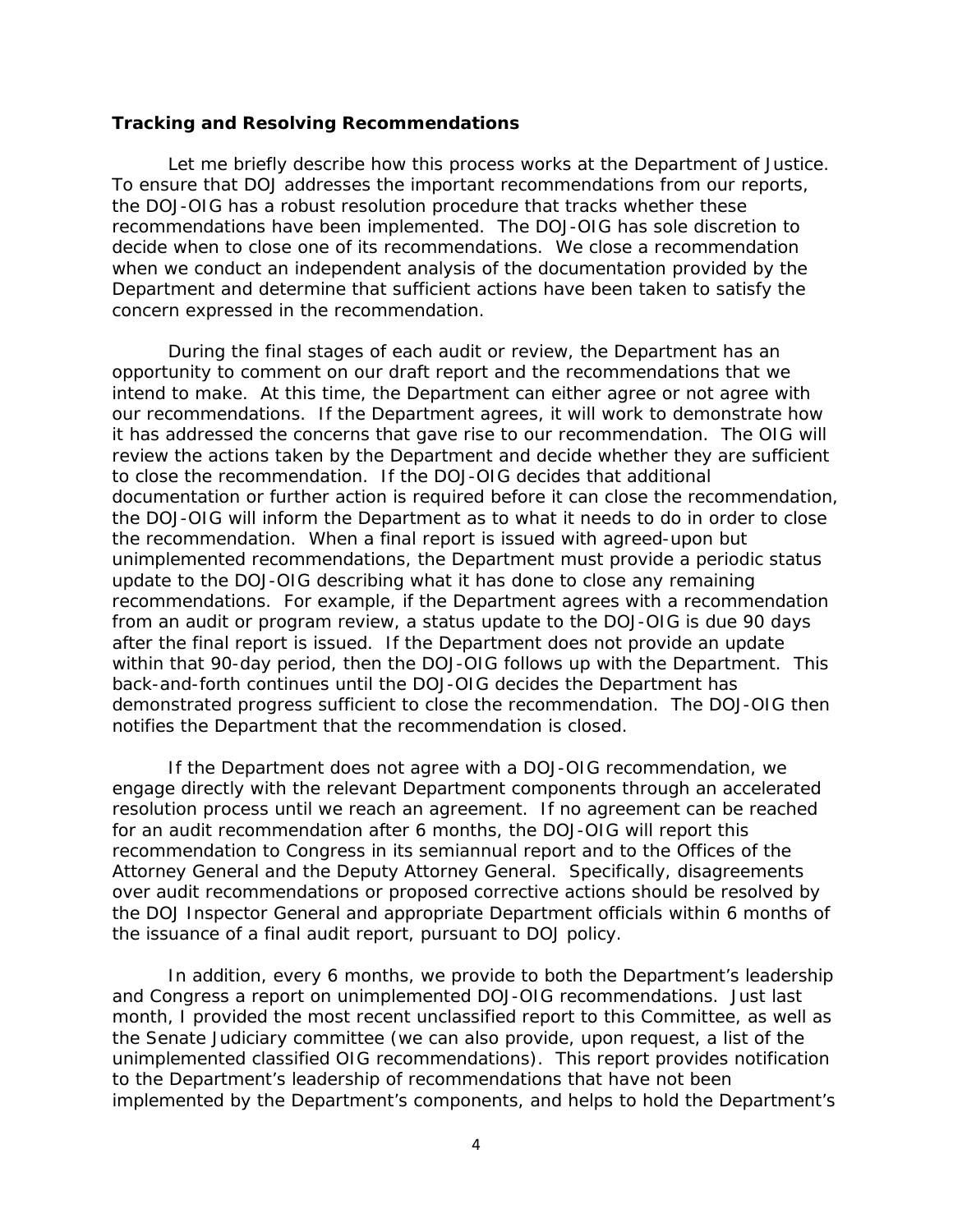components accountable for implementing the recommendations. Additionally, the report lends transparency to the recommendation resolution process.

Upon receipt of our reports, the Deputy Attorney General and her staff have followed up on our recommendations with the Department's components. This has proven to be beneficial for ensuring that there is follow through on our recommendations. Additionally, the Department's leadership recently informed me that the Department is instituting a new system that will utilize auditors in the Justice Management Division (JMD) to track all unimplemented DOJ-OIG recommendations. We understand that the auditors will work with Department components to systematically review these recommendations and make the changes necessary to implement them. We intend to discuss with JMD how we can create a system that will allow both our Office and the Department's leadership to have accurate and up-to-date information on our unimplemented recommendations.

In a further effort to ensure our recommendations are implemented, we frequently conduct follow-up reviews to assess the actions undertaken by the Department to address recommendations in an earlier report. For example, the DOJ-OIG is currently reviewing the Department's and ATF's implementation of recommendations in the OIG's September 2012 report entitled, *A Review of Operation Fast and Furious and Related Matters*. The DOJ-OIG made six recommendations in that report designed to increase oversight of ATF operations, improve coordination among the Department's law enforcement components, and enhance the Department's wiretap application review and authorization process. The current review is evaluating the Department's progress in implementing the recommendations and their effectiveness.

Another example of an OIG follow-up report was our recent report on the Department's International Prisoner Transfer Program (August 2015) which followed up on the review we had previously conducted on this program in 2011. The recent review found that the number of foreign national inmates from treaty nations continues to increase substantially, the number of inmates approved for transfer has increased modestly, and the number of inmates ultimately transferred has decreased. This report can be found on our OIG website at: [https://oig.justice.gov/reports/2015/e1507.pdf#page=1.](https://oig.justice.gov/reports/2015/e1507.pdf#page=1) Other examples include our completed follow-up reviews of the FBI's use of national security letters, the FBI's handling of the Brandon Mayfield case, the FBI's terrorist watchlist nomination practices, and the Department's internal controls over reporting of terrorism-related statistics.

Further, when we identify significant issues in the course of our audits and reviews that require remediation, we will issue interim reports and Management Advisory Memoranda. Interim reports are typically issued when the DOJ-OIG has made significant findings in the course of an audit, evaluation, or review, and these findings warrant public release in a prompt manner. In these instances, we will issue the interim report and continue our work to review other aspects of the Department's program. For example, the DOJ-OIG completed an interim report in July 2015 of the DEA's confidential source policies and oversight of higher-risk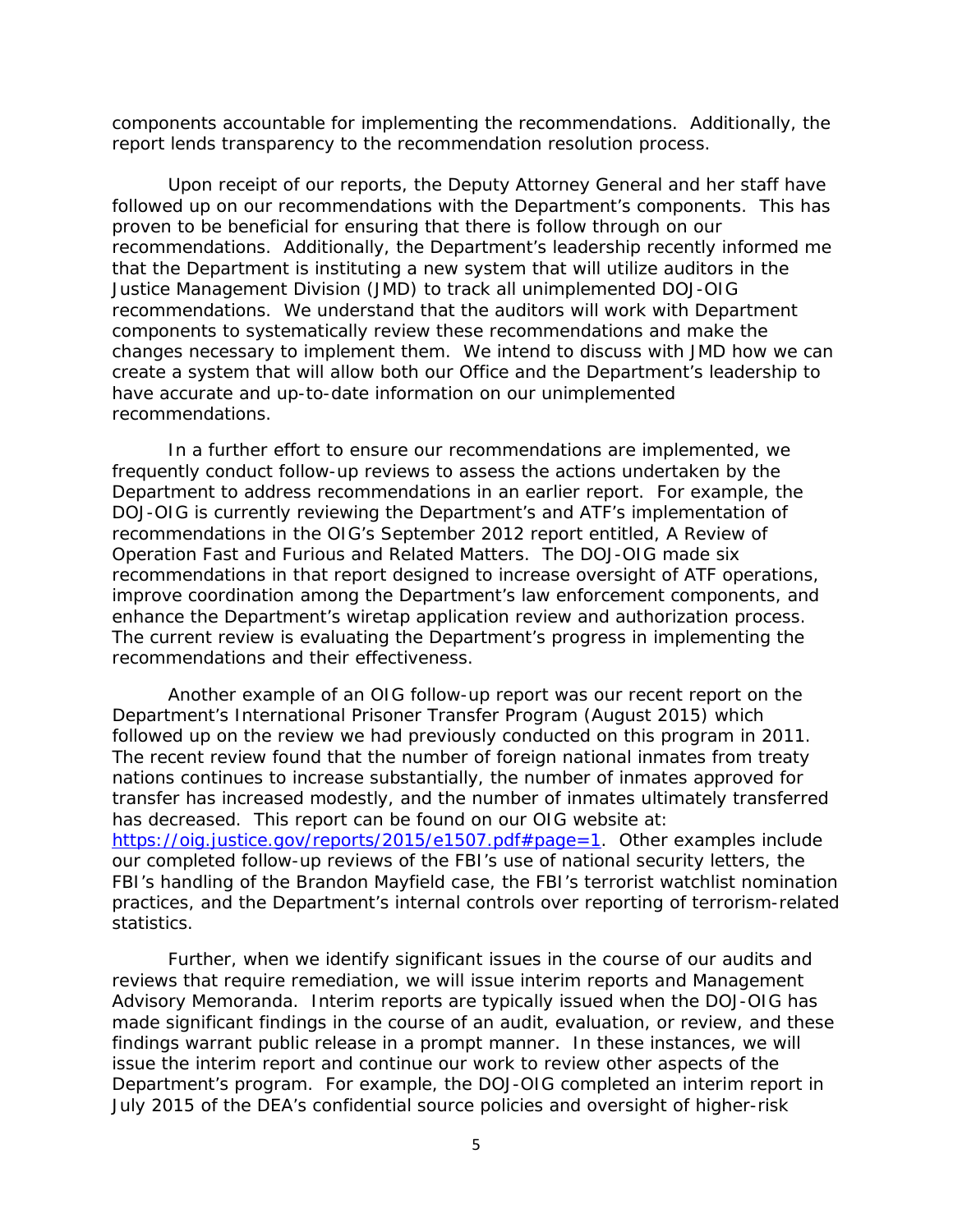confidential sources. We uncovered several significant issues related to the DEA's management of this program that we believe required the prompt attention of DOJ and DEA leadership. This report can be found on our OIG website at: [https://oig.justice.gov/reports/2015/a1528.pdf#page=1.](https://oig.justice.gov/reports/2015/a1528.pdf#page=1) We continue our ongoing evaluation of this program.

We issue a Management Advisory Memorandum when we are in the process of completing a final report but identify an issue that requires management's immediate attention. In these instances, we discuss the Memoranda in a manner that is as open and transparent as possible. For example, the DOJ-OIG utilized this tool during its review of the BOP's procurement of x-ray equipment under contract, when we sent a memorandum to the Deputy Attorney General (DAG) to ensure that the Department was made aware of certain security concerns. In the Memorandum, we identified several concerns, including that the x-ray machines were limited in their ability to effectively scan many commonly received items, that some BOP staff had not been adequately informed of the equipments' limitations, and that some BOP staff had not been adequately trained in their use. In response to this Memorandum, BOP officials conducted an internal survey regarding the x-ray machines which substantiated the safety concerns we identified in the Memorandum. A discussion of this issue can be found in the report on our website at: [https://oig.justice.gov/reports/2014/a1427.pdf.](https://oig.justice.gov/reports/2014/a1427.pdf)

### **Tools for IGs to Proactively Identify Problem Areas**

By using these various tools, our goal is to identify problem areas or concerns and bring them to the attention of the Department promptly before major issues occur. The reporting methods at our disposal allow us the flexibility to swiftly present our recommendations to the Department. The result is the opportunity to be as proactive as possible when finding and conveying serious concerns during our reviews.

In addition to these targeted methods, the DOJ-OIG also issues reports that identify potential management issues at a more macro, or Department-wide, level. For example, last month the DOJ-OIG issued its annual report of the Top Management and Performance Challenges facing the Department of Justice. This report harnesses the collective knowledge our Office has obtained through its many reviews and accumulated expertise to take a proactive approach to identifying challenges for the Department over the next year.

Further, OIGs engage in proactive efforts to raise awareness, provide training, and highlight best practices. For instance, I lead an inter-agency working group focused on Grant Fraud enforcement issues. This working group includes a number of OIGs and several Justice Department components and works to improve enforcement efforts against grant fraud, identify challenges associated with administering grant programs, provide updates on recent developments in the area, and focus on lessons learned in grant fraud cases. The Grant Fraud working group has produced documents on ways to improve grant administration and internal controls for grant recipients. Separately, the DOJ-OIG has issued or contributed to